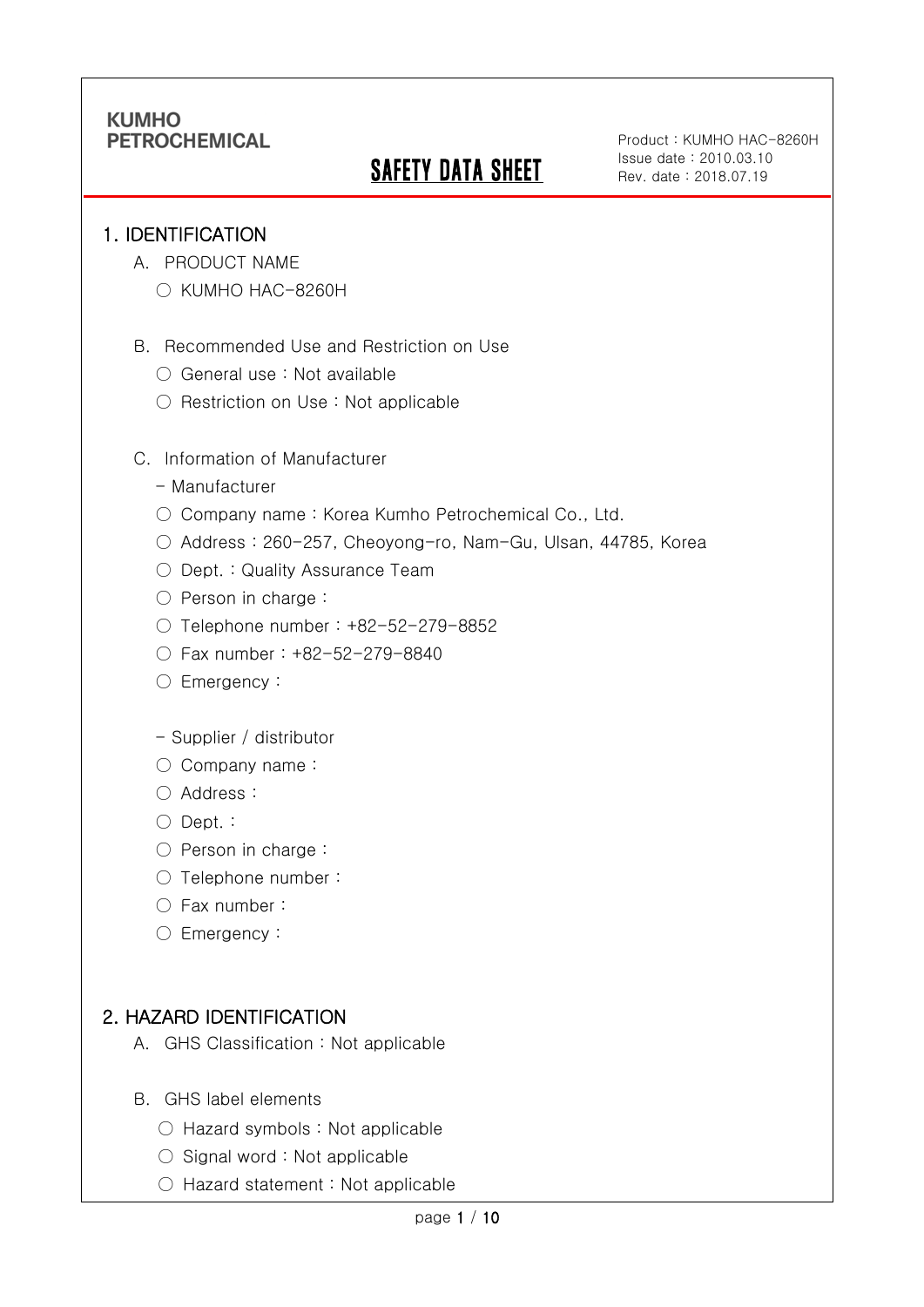Ī

# **SAFETY DATA SHEET**

Product : KUMHO HAC-8260H Issue date : 2010.03.10 Rev. date : 2018.07.19

○ Precautionary statements : Not applicable

- C. Other hazards which do not result in classification :
	- NFPA rating: (0~4 steps) : Health=0, Flammability=0, Reactivity=0

### 3. COMPOSITION/INFORMATION ON INGREDIENTS

| Chemical name                   | CAS No./ECL No./EINECS No. | $Contents$ %) |
|---------------------------------|----------------------------|---------------|
| Acrylonitrile-Butadiene-Styrene | 9003-56-9/KE-29398/-       | $20 - 65$     |
| Polycarbonate                   | $24936 - 68 - 3/-/-$       | $35 - 80$     |
| Additives                       | Proprietary                | $0 - 2$       |

※ Reference No. : ECL(Registration number of Korean Existing Chemical List) EINECS(Registration number of Europe Existing Chemical List)

### 4. FIRST-AID MEASURES

- A. Eye Contact :
	- Immediately flush eyes with plenty of water at least 15minutes.
	- If irritation persists, get a doctor's examination.
- B. Skin Contact :
	- Wash the contaminated skin area with running water or soap.
	- Remove contaminated clothing and shoes.
	- If irritation persists, get a doctor's attention.

#### C. Inhalation :

- Intake the water to clean the throat and blow nose to remove the dust.
- Remove victim to fresh air immediately.
- Take Artificial respiration if not breathing.
- Give oxygen if breathing is difficult.
- Get medical attention.
- D. Ingestion: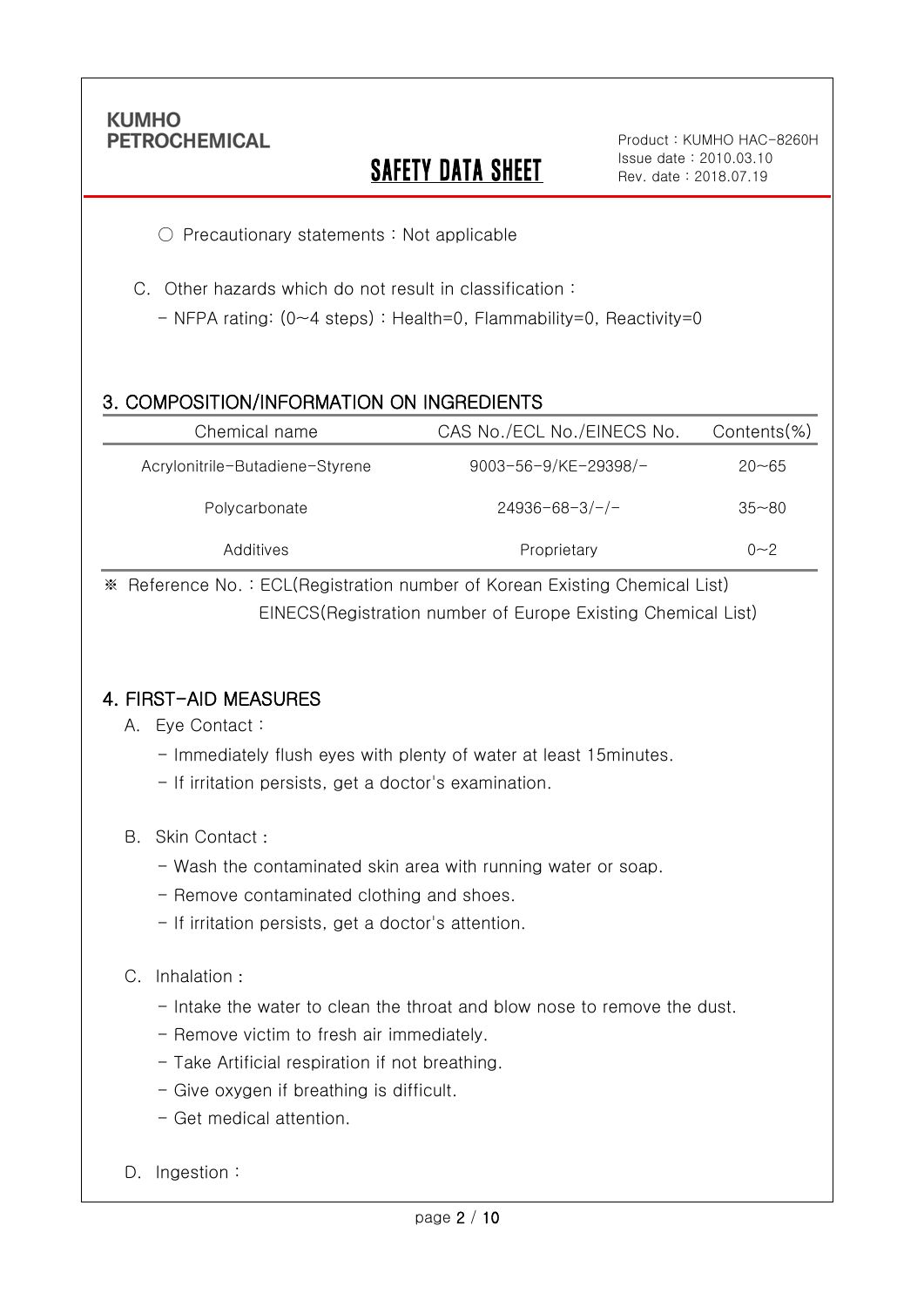Ī

# SAFETY DATA SHEET

Product : KUMHO HAC-8260H Issue date : 2010.03.10 Rev. date : 2018.07.19

- Rinse mouth with water.
- Give large amounts of water to relieve stimulus.
- If irritation or symptoms occurs, get a doctor's examination.
- E. Delay and immediate effects and also chronic effects from short and long term exposure :
	- Steams by plastic processing at high temperature may cause eyes and respiratory irritation.
- F. Notice to Physician :
	- Treatment may vary with condition of victim and specifics of incident.

#### 5. FIRE FIGHTING MEASURE

- A. Suitable (Unsuitable) extinguishing media :
	- Extinguishing media : Carbon Dioxide, Water, foam.
	- Unsuitable Extinguishing media : Do not use direct water.
	- $\circlearrowright$  Large fire : Water spray, regular foam
- B. Specific hazards arising from the chemical
	- Combustion :
		- Irritating, corrosive and/or toxic gases may occur by fire.
		- Generate pyrolysis such as carbon dioxide, carbon monoxide and styrene when combustion.
	- Levels of fire hazard :
		- Containers may rupture or explode if exposed.
		- Dust / air mixtures may ignite or explode.
- C. Fire fighting procedures and equipments :
	- Wear appropriate personal protective equipment(see section 8. EXPOSURE CONTROLS/PERSONAL PROTECTION).
	- Avoid inhalation of smoke or gas when fire fighting.
	- Move container from fire area if it can be done without risk.
	- Cool containers with water until well after fire is out.
	- Stay upwind and keep out of low areas.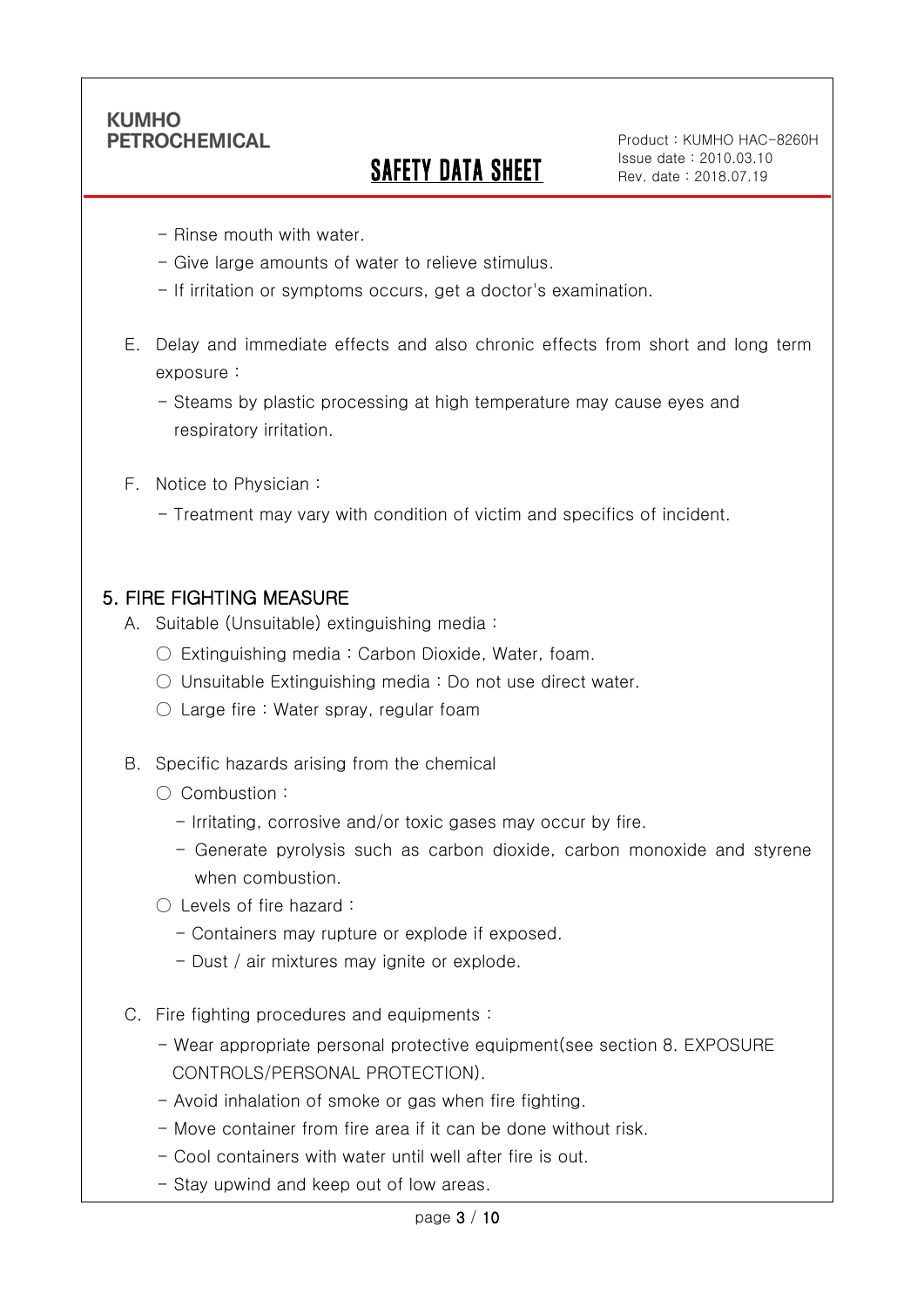Ī

## SAFETY DATA SHEET

Product : KUMHO HAC-8260H Issue date : 2010.03.10 Rev. date : 2018.07.19

- Avoid inhalation of substance itself or combustion.

#### 6. ACCIDENTAL RELEASE MEASURES

- A. Personal Precautions, Protective Equipment and Emergency procedures :
	- Perform in accordance with「See section 8. EXPOSURE CONTROLS / PERSONAL PROTECTION」. Put on appropriate personal protective equipment.
	- Use a way to minimize dust.
	- Avoid contact with eyes and skin.
	- Avoid inhalation of substance itself or combustion.
	- Evacuation against the wind.
	- Keep unauthorized personnel out.
	- Avoid contact with heat, sparks, flame or other ignition sources.
- B. Environmental Precautions
	- Avoid dispersal of spilt material and runoff and contact with waterways, drains and sewers. If large spills, advise emergency services.
- C. Methods and materials for containment and cleaning up :
	- $\bigcirc$  For small spills.
		- Remove all sources of ignition.
		- Suppression occurrence of dust.
		- Appropriate container for disposal of spilled material collected.
		- Ventilate leak areas and clearing leak area.
	- For large spills.
		- Remove all sources of ignition.
		- Suppression occurrence of dust.
		- Avoid entering to sewers or water system.
		- For disposal of spilled material in appropriate containers collected and clear surface.
		- Appropriate container for disposal of spilled material collected.

### 7. HANDLING AND STORAGE

- A. Handling :
	- Perform in accordance with「See section 8. EXPOSURE CONTROLS / PERSONAL PROTECTION」. Put on appropriate personal protective equipment.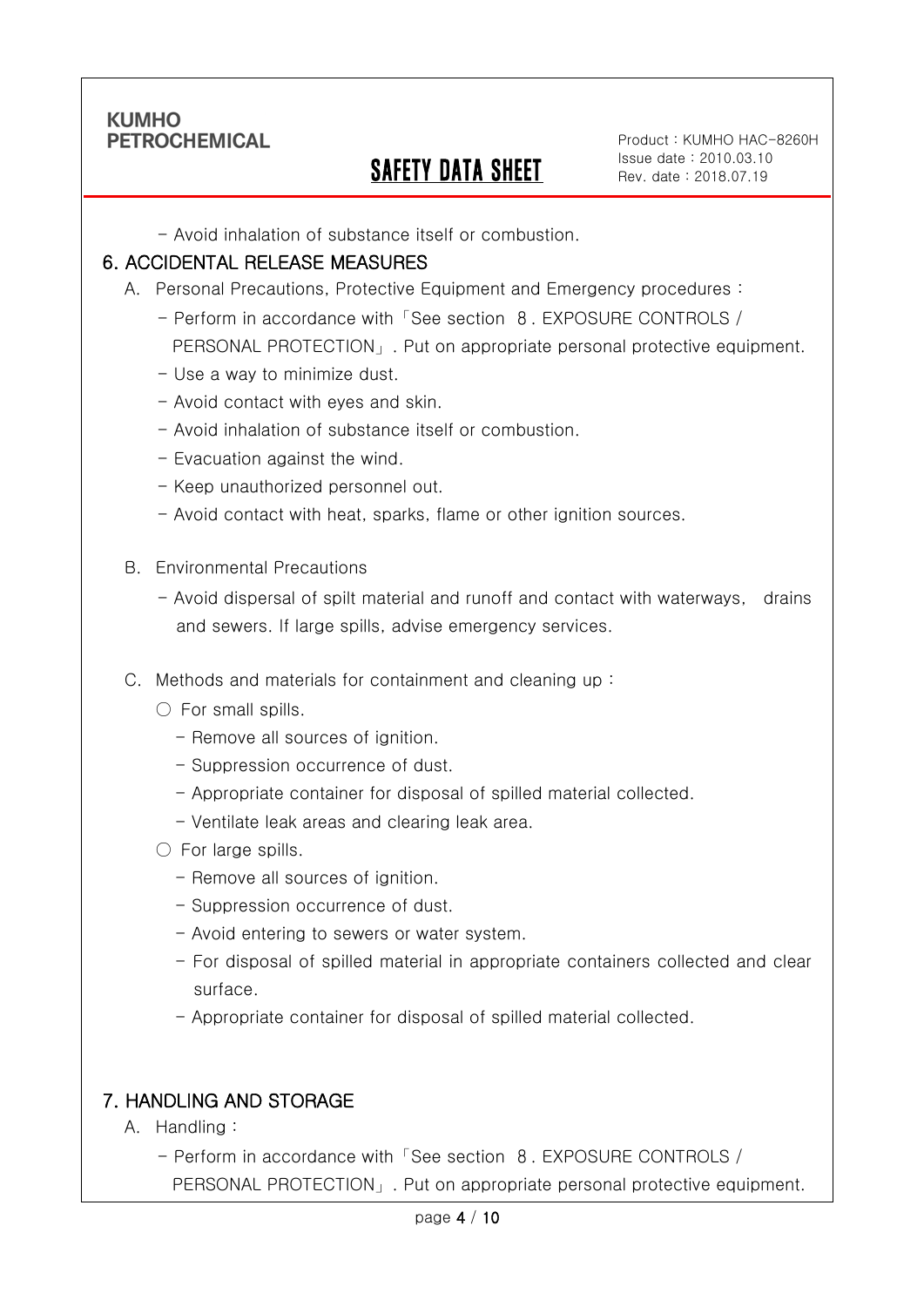Ī

# SAFETY DATA SHEET

Product : KUMHO HAC-8260H Issue date : 2010.03.10 Rev. date : 2018.07.19

- Handle in a well-ventilated place.
- Avoid contact with heat, sparks, flame or other ignition sources.
- Remove all sources of ignition.
- Use all the equipment after the ground.
- Wash thoroughly after handling.
- B. Storage Precautionary Statements :
	- Keep in original container and tightly closed.
	- Do not store where the moisture.
	- Avoid contact with incompatible materials.

#### 8. EXPOSURE CONTROLS/PERSONAL PROTECTION

- A. Exposure limit
	- Exposure limit under ISHL : Not applicable
	- ACGIH : Not applicable
	- Biological exposure limits : Not applicable
- B. Engineering Controls
	- A system of local and/or general exhaust is recommended to keep employee exposures above the Exposure Limits. Local exhaust ventilation is generally preferred because it can control the emissions of the contaminant at its source, preventing dispersion of it into the general work area. The use of local exhaust ventilation is recommended to control emissions near the source.
- C. Personal Protective Equipment :
	- Respiratory Protection : Use the respirator be given official approval by Korea Occupational Safety & Health Agency. Under conditions of frequent use or heavy exposure, Respiratory protection may be needed. Respiratory protection is ranked in order from minimum to maximum. Consider warning properties before use.
		- Dust, mist, fume-purifying respiratory protection
		- Any air-purifying respirator with a corpuscle filter of high efficiency
		- Any respiratory protection with a electromotion fan(for dust, mist, fume-purifying)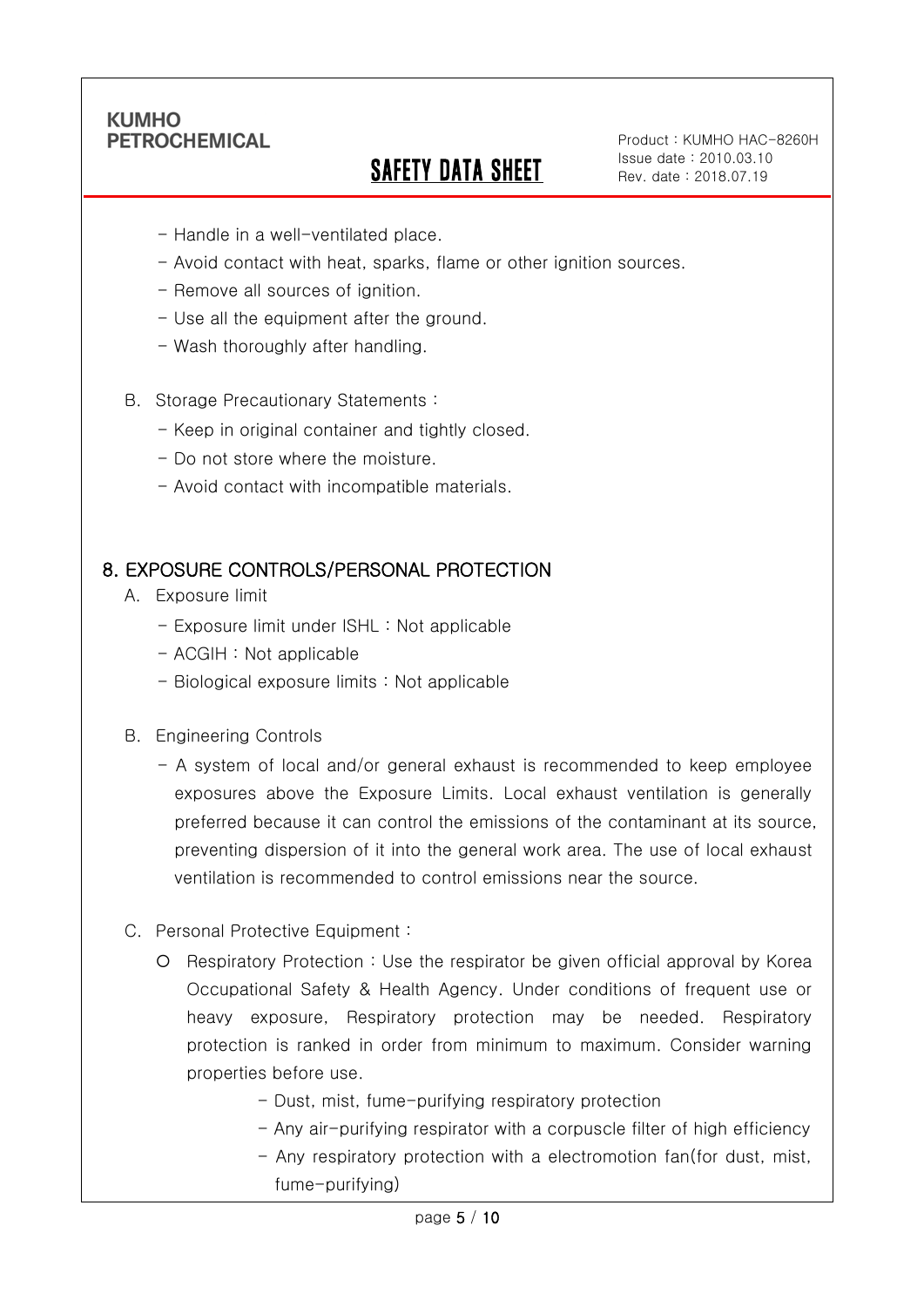Ī

# SAFETY DATA SHEET

Product : KUMHO HAC-8260H Issue date : 2010.03.10 Rev. date : 2018.07.19

- ※ For Unknown Concentration or Immediately Dangerous to Life or Health
	- Self-contained breathing apparatus(pressure-demand or other positive-pressure mode in combination)
- Supplied-air respirator with full facepiece
- Eye Protection : Wear primary eye protection such as splash resistant safety goggles with a secondary protection faceshield. Provide an emergency eye wash station and quick drench shower in the immediate work area.
- Hand Protection : Wear chemical resistant protected gloves if there is hazard potential for direct skin contact. Wear heat resistant protected gloves to withstand the temperature of molten product.
- Body Protection : Wear chemical resistant protected clothing if there is hazard potential for direct contact.

## 9. PHYSICAL AND CHEMICAL PROPERTIES

- A. Appearance : Pellet
- B. Odor : Odorless
- C. Odor threshold : Not available
- D. pH : Not applicable
- E. Melting point/Freezing point : 100~120℃
- F. Initial Boiling Point/Boiling Ranges : Not available
- G. Flash point : Not available
- H. Evapourating Rate : Not applicable
- I. Flammability(solid, gas) : Not available
- J. Upper/Lower Flammability or explosive limits : Not available
- K. Vapour pressure : Not applicable
- L. Solubility : Insoluble
- M. Vapour density(Air=1) : Not applicable
- N. Relative density : 1.10~1.20
- O. Partition coefficient of n-octanol/water : Not available
- P. Autoignition Temperature : 400℃
- Q. Decomposition Temperature : Not available
- R. Viscosity : Not applicable
- S. Molecular weight : Not available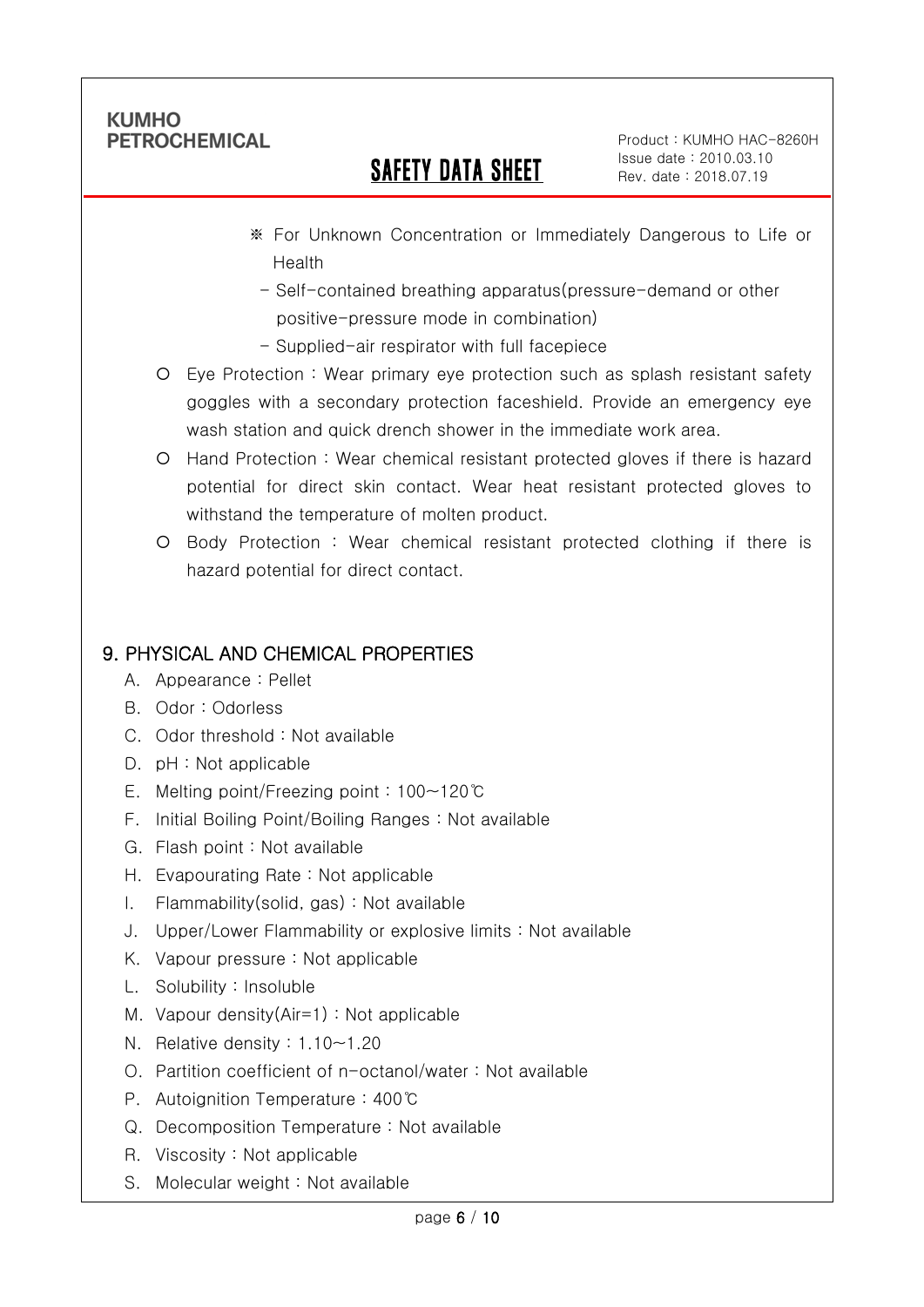# SAFETY DATA SHEET

Product : KUMHO HAC-8260H Issue date : 2010.03.10 Rev. date : 2018.07.19

### 10. STABILITY AND REACTIVITY

A. Stability

Ī

- This material is stable under recommended storage and handling conditions
- B. Possibility of Hazardous Reaction
	- Will not occur.

#### C. Conditions to Avoid

- Avoid contact with heat, sparks, flame or other ignition sources.
- D. Materials to Avoid
	- Strong oxidizing agents.
- E. Hazardous Decomposition Products
	- Combustion may cause carbon oxide, nitrogen oxides.

#### 11. TOXOCOLOGICAL INFORMATION

- A. Information on the likely routes of exposure
	- (Respiratory tracts) : Not applicable
	- (Oral) : Not applicable
	- (Eye ∙ Skin) : Not applicable
- B. Delayed and immediate effects and also chronic effects from short and long term exposure
	- Acute toxicity : Not available
	- O Skin corrosion/irritation : Not available
	- $O$  Serious eye damage/irritation : Not available
	- Respiratory sensitization : Not available
	- O Skin sensitization : Not available
	- Carcinogenicity : Not available
	- Germ cell mutagenicity : Not available
	- O Reproductive toxicity : Not available
	- Specific target organ toxicity(single exposure) : Not available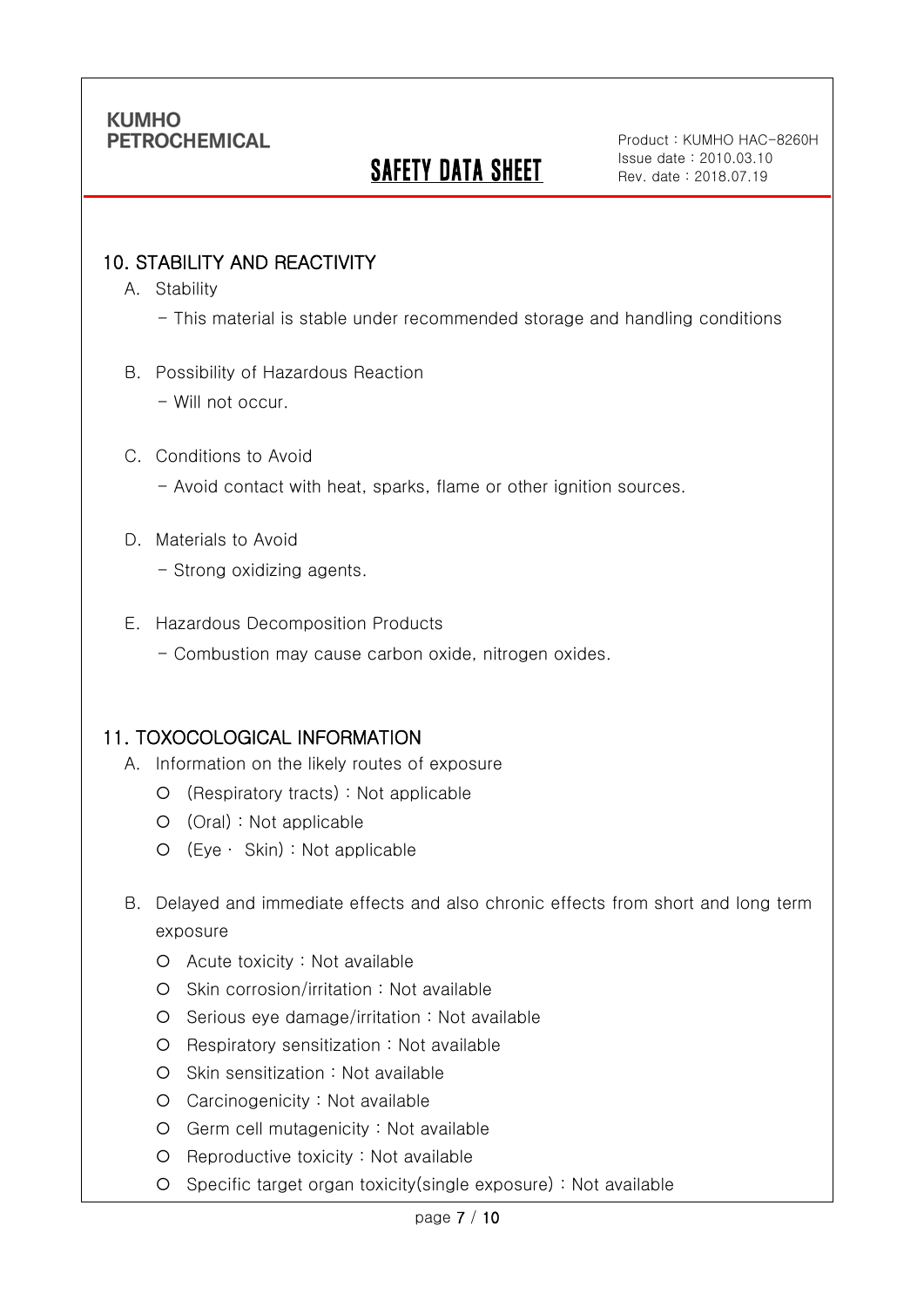Ī

# **SAFETY DATA SHEET**

Product : KUMHO HAC-8260H Issue date : 2010.03.10 Rev. date : 2018.07.19

- Specific target organ toxicity(repeated exposure) : Not available
- Aspiration hazard : Not available
- Chronic effect : Not available
- C. Calculation the classification of the mixture(acute toxicity estimate calculation etc.) : Not applicable

## 12. ECOLOGICAL INFORMATION

A. Ecotoxicity : Not available

B. Persistence and degradability : Not available

C. Bioaccumulative potential : Not available

- D. Mobility in soil : Not available
- E. Other adverse effects : Not available

### 13. DISPOSAL CONSIDERATION

A. Disposal methods

- The user of this product must properly characterize the waste/container generated from the use of this product in accordance with all applicable federal, state and/or local laws and regulations in order to determine the proper disposal of the waste in accordance with all applicable federal, state and/or local laws and regulations.
- B. Special precautions for disposal :
	- The user of this product must disposal by oneself or entrust to waste disposer or person who other' s waste recycle and dispose, person who establish and operate waste disposal facilities.
	- Dispose of waste in accordance with local regulation.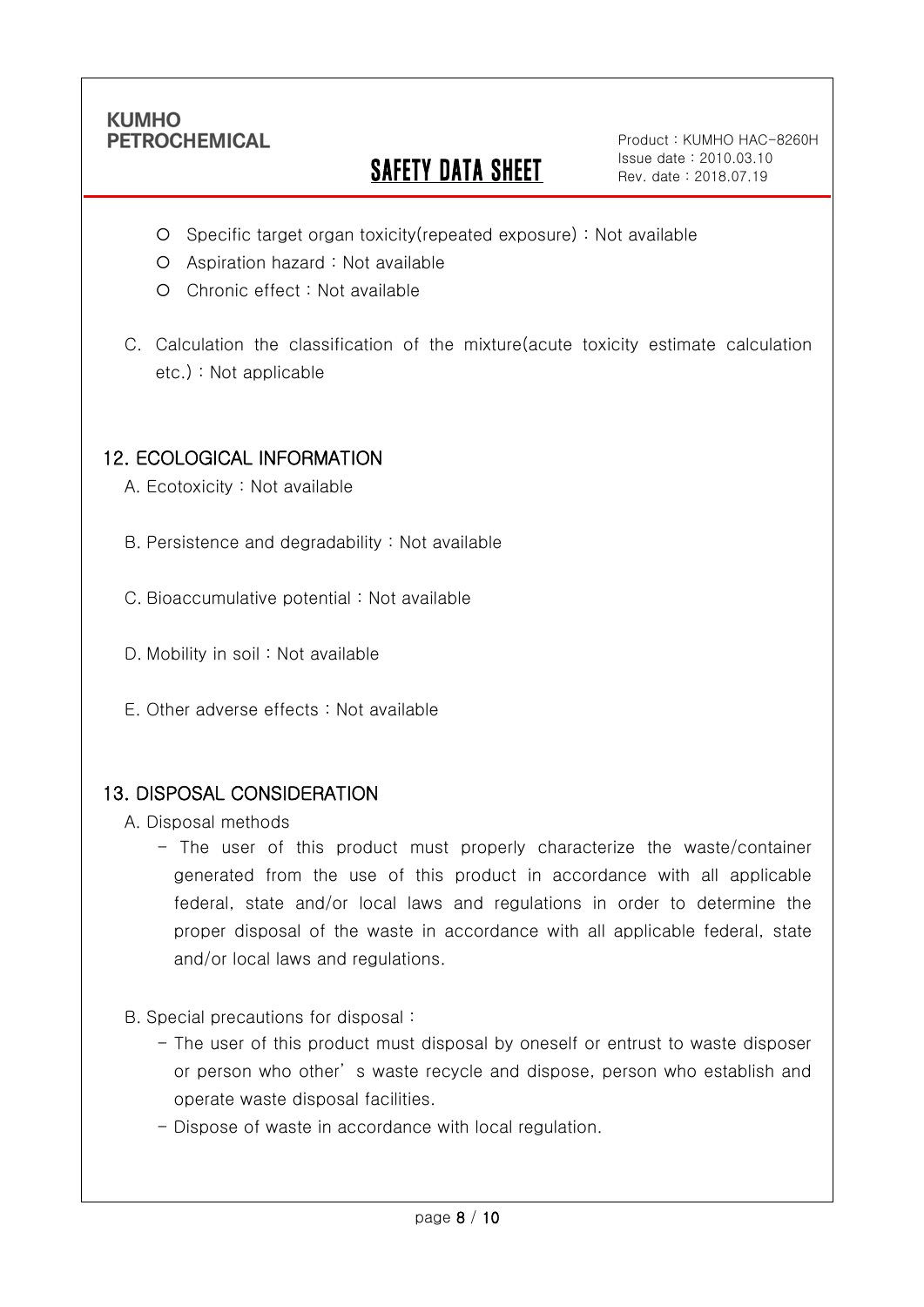Ī

# **SAFETY DATA SHEET**

Product : KUMHO HAC-8260H Issue date : 2010.03.10 Rev. date : 2018.07.19

#### 14. TRANSPORT INFORMATION

A. UN number : Not regulated for transport of dangerous goods

- B. Proper shipping name : Not applicable
- C. Hazard class : Not applicable
- D. Packing group : Not applicable
- E. Marine pollutant : Not available
- F. Special precautions for user related to transport or transportation measures :
	- 1) EmS FIRE SCHEDULE : F-A
	- 2) EmS SPILLAGE SCHEDULE : S-H
- G. IATA Transport : Not Classified as dangerous for IATA Transport

#### 15. REGULATORY INFORMATION

A. Korea Industry Safety and Health Law (ISHL) :

- $\bigcirc$  This product is not subject to the chemical for classification and labeling under ISHL Article 41.
- B. The Toxic Chemical Control Act in Korea(TCCA)
	- $\bigcirc$  This product is not classified as Toxic chemical and Observational chemical under TCCA Article 2.3. and 2.4.
	- Toxic Release Inventory(TRI) Chemicals: Not regulated
- C. Dangerous goods Safety Management Law in Korea : Not applicable
- D. US regulations
	- OSHA regulation (29CFR1910.119) : Not available
	- CERCLA section 103 (40CFR302.4) : Not available
	- $\circ$  EPCRA section 302(40CFR355.30) : Not available